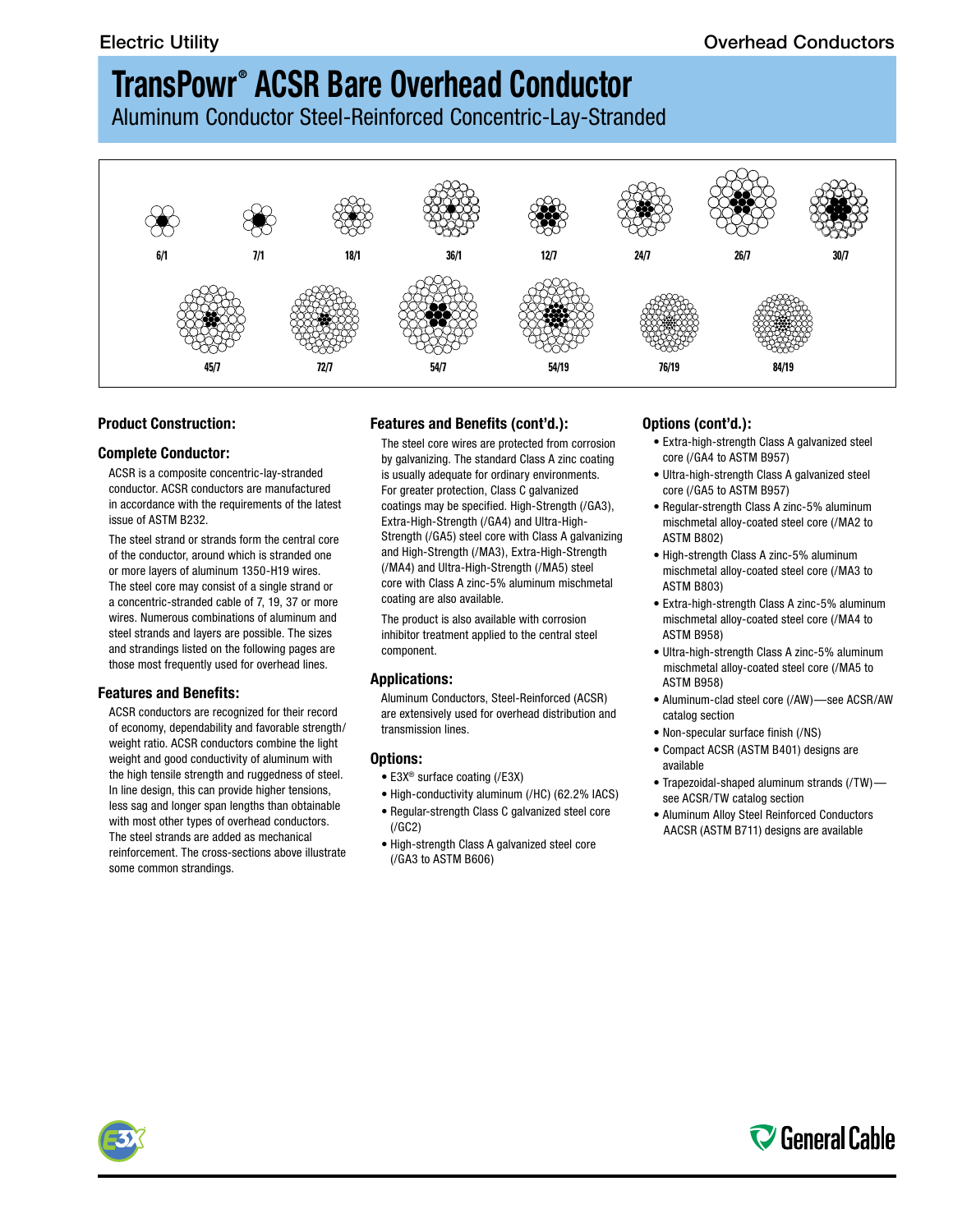## **TransPowr® ACSR Bare Overhead Conductor**

Aluminum Conductor Steel-Reinforced Concentric-Lay-Stranded

| ACSR, ALUMINUM CONDUCTOR, STEEL-REINFORCED, CONCENTRIC-LAY-STRANDED (MECHANICAL PROPERTIES) |                |                        |                       |                  |                                    |                |                |                           |                |                          |                  |                |                           |                |  |
|---------------------------------------------------------------------------------------------|----------------|------------------------|-----------------------|------------------|------------------------------------|----------------|----------------|---------------------------|----------------|--------------------------|------------------|----------------|---------------------------|----------------|--|
| STRANDING NO. X DIA. INCHES<br><b>SIZE AWG OR</b>                                           |                |                        |                       |                  | <b>CROSS-SECTION</b><br>SQ. INCHES |                |                | APPROX. WEIGHT LB/KFT (2) |                | <b>PERCENT BY WEIGHT</b> |                  |                | <b>RATED STRENGTH LBS</b> |                |  |
| Code Word (1)                                                                               | kcmil          | - AL                   | <b>STEEL</b>          | TOTAL            | - AL                               | 0.D. IN        | TOTAL          | AL.                       | <b>STEEL</b>   | AL .                     | STEEL            | GA2            | GA3 (HS)   GA5 (UHS)      |                |  |
| <b>Turkey</b>                                                                               | #6             | 6x0.0661               | 1x0.0661              | 0.0240           | 0.0206                             | 0.198          | 36.0           | 24.4                      | 11.6           | 67.86%                   | 32.11%           | 1190           | 1260                      | 1320           |  |
| Swan<br>Swanate                                                                             | #4<br>#4       | 6x0.0834<br>7x0.0772   | 1x0.0834<br>1x0.1029  | 0.0382<br>0.0411 | 0.0328<br>0.0328                   | 0.250<br>0.257 | 57.4<br>66.9   | 38.9<br>38.8              | 18.4<br>28.0   | 67.88%<br>58.08%         | 32.12%<br>41.92% | 1860<br>2360   | 1970<br>2520              | 2070<br>2680   |  |
| Sparrow                                                                                     | #2             | 6x0.1052               | 1x0.1052              | 0.0608           | 0.0522                             | 0.316          | 91.2           | 61.9                      | 29.3           | 67.88%                   | 32.12%           | 2850           | 3010                      | 3180           |  |
| Sparate                                                                                     | #2             | 7x0.0974               | 1x0.1299              | 0.0654           | 0.0522                             | 0.325          | 106.5          | 61.8                      | 44.7           | 58.07%                   | 41.96%           | 3640           | 3900                      | 4150           |  |
| Robin<br>Raven                                                                              | #1<br>1/0      | 6x0.1181<br>6x0.1327   | 1x0.1181<br>1x0.1327  | 0.0767<br>0.0968 | 0.0657<br>0.0830                   | 0.354<br>0.398 | 115.0<br>145.2 | 78.1<br>98.6              | 36.9<br>46.6   | 67.88%<br>67.88%         | 32.12%<br>32.12% | 3550<br>4380   | 3760<br>4650              | 3980<br>4910   |  |
| Quail                                                                                       | 2/0            | 6x0.1489               | 1x0.1489              | 0.1219           | 0.1045                             | 0.447          | 182.8          | 124.1                     | 58.7           | 67.89%                   | 32.12%           | 5300           | 5720                      | 6050           |  |
| Pigeon                                                                                      | 3/0            | 6x0.1672               | 1x0.1672              | 0.1537           | 0.1317                             | 0.502          | 230.5          | 156.5                     | 74.0           | 67.90%                   | 32.12%           | 6620           | 7150                      | 7570           |  |
| Penguin                                                                                     | 4/0            | 6x0.1878<br>18x0.1217  | 1x0.1878              | 0.1939<br>0.2210 | 0.1662<br>0.2094                   | 0.563<br>0.608 | 290.8          | 197.4                     | 93.4           | 67.88%<br>86.39%         | 32.12%<br>13.59% | 8350           | 9010<br>7100              | 9550<br>7320   |  |
| Waxwing<br>Spoonbill                                                                        | 266.8<br>266.8 | 22x0.1101              | 1x0.1217<br>7x0.0612  | 0.2300           | 0.2095                             | 0.624          | 288.7<br>319.8 | 249.4<br>250.0            | 39.2<br>69.8   | 78.17%                   | 21.81%           | 6880<br>8720   | 9120                      | 9510           |  |
| Scaup                                                                                       | 266.8          | 24x0.1054              | 7x0.0703              | 0.2366           | 0.2094                             | 0.632          | 342.2          | 250.1                     | 92.0           | 73.09%                   | 26.90%           | 10000          | 10500                     | 11100          |  |
| Partridge                                                                                   | 266.8          | 26x0.1013              | 7x0.0788              | 0.2437           | 0.2095                             | 0.642          | 366.1          | 250.5                     | 115.6          | 68.42%                   | 31.58%           | 11300          | 11900                     | 12600          |  |
| Junco                                                                                       | 266.8          | 30x0.0943              | 7x0.0943              | 0.2584           | 0.2095                             | 0.660          | 416.4          | 250.8                     | 165.6          | 60.23%                   | 39.77%           | 13900          | 14900                     | 15800          |  |
| Ostrich<br>Merlin                                                                           | 300.0<br>336.4 | 26x0.1074<br>18x0.1367 | 7x0.0835<br>1x0.1367  | 0.2739<br>0.2789 | 0.2355<br>0.2642                   | 0.680<br>0.684 | 411.4<br>364.2 | 281.6<br>314.7            | 129.8<br>49.5  | 68.45%<br>86.41%         | 31.55%<br>13.59% | 12700<br>8680  | 13400<br>8960             | 14200<br>9240  |  |
| <b>Trogon</b>                                                                               | 336.4          | 20x0.1297              | 7x0.0576              | 0.2825           | 0.2642                             | 0.692          | 377.3          | 315.5                     | 61.8           | 83.62%                   | 16.38%           | 9470           | 9820                      | 10200          |  |
| Woodcock                                                                                    | 336.4          | 22x0.1237              | 7x0.0687              | 0.2903           | 0.2644                             | 0.701          | 403.5          | 315.6                     | 87.9           | 78.22%                   | 21.78%           | 10900          | 11400                     | 11900          |  |
| Widgeon                                                                                     | 336.4          | 24x0.1184              | 7x0.0789              | 0.2985           | 0.2642                             | 0.710          | 431.6          | 315.7                     | 115.9          | 73.15%                   | 26.85%           | 12500          | 13200                     | 13800          |  |
| Linnet                                                                                      | 336.4<br>336.4 | 26x0.1137<br>30x0.1059 | 7x0.0884<br>7x0.1059  | 0.3070<br>0.3259 | 0.2640<br>0.2642                   | 0.720<br>0.741 | 461.1<br>525.2 | 315.6<br>316.3            | 145.5<br>208.9 | 68.45%                   | 31.55%           | 14100<br>17300 | 14900<br>18500            | 15700<br>19700 |  |
| Oriole<br>Chickadee                                                                         | 397.5          | 18x0.1486              | 1x0.1486              | 0.3295           | 0.3122                             | 0.743          | 430.4          | 371.9                     | 58.5           | 60.22%<br>86.41%         | 39.78%<br>13.59% | 9940           | 10400                     | 10700          |  |
| Ptarmigan                                                                                   | 397.5          | 20x0.1410              | 7x0.0627              | 0.3339           | 0.3123                             | 0.752          | 446.1          | 372.9                     | 73.2           | 83.59%                   | 16.41%           | 11100          | 11500                     | 11900          |  |
| <b>Stork</b>                                                                                | 397.5          | 22x0.1344              | 7x0.0747              | 0.3428           | 0.3121                             | 0.762          | 476.5          | 372.6                     | 103.9          | 78.20%                   | 21.80%           | 12900          | 13400                     | 14000          |  |
| <b>Brant</b>                                                                                | 397.5          | 24x0.1287              | 7x0.0858              | 0.3527           | 0.3122                             | 0.772          | 510.1          | 373.0                     | 137.1          | 73.12%                   | 26.88%           | 14600          | 15400                     | 16200          |  |
| Ibis<br>Lark                                                                                | 397.5<br>397.5 | 26x0.1236<br>30x0.1151 | 7x0.0961<br>7x0.1151  | 0.3627<br>0.3850 | 0.3120<br>0.3121                   | 0.783<br>0.806 | 544.9<br>620.4 | 372.9<br>373.7            | 172.0<br>246.7 | 68.43%<br>60.24%         | 31.57%<br>39.76% | 16300<br>20300 | 17200<br>21700            | 18200<br>23100 |  |
| Pelican                                                                                     | 477.0          | 18x0.1628              | 1x0.1628              | 0.3955           | 0.3747                             | 0.814          | 516.6          | 446.4                     | 70.2           | 86.41%                   | 13.59%           | 11800          | 12300                     | 12700          |  |
| Tailorbird                                                                                  | 477.0          | 20x0.1544              | 7x0.0686              | 0.4003           | 0.3745                             | 0.823          | 534.7          | 447.1                     | 87.6           | 83.62%                   | 16.39%           | 13100          | 13600                     | 14100          |  |
| Toucan                                                                                      | 477.0          | 22x0.1472              | 7x0.0818              | 0.4112           | 0.3744                             | 0.834          | 571.5          | 446.9                     | 124.6          | 78.20%                   | 21.80%           | 15200          | 15900                     | 16700          |  |
| Flicker<br>Hawk                                                                             | 477.0<br>477.0 | 24x0.1410<br>26x0.1354 | 7x0.0940<br>7x0.1053  | 0.4233<br>0.4353 | 0.3747<br>0.3744                   | 0.846<br>0.858 | 612.2<br>654.0 | 447.7<br>447.5            | 164.6<br>206.5 | 73.13%<br>68.43%         | 26.89%<br>31.57% | 17200<br>19500 | 18100<br>20700            | 19000<br>21900 |  |
| Hen                                                                                         | 477.0          | 30x0.1261              | 7x0.1261              | 0.4621           | 0.3747                             | 0.883          | 744.7          | 448.5                     | 296.1          | 60.23%                   | 39.76%           | 23800          | 25500                     | 27200          |  |
| <b>Heron</b>                                                                                | 500.0          | 30x0.1291              | 7x0.1291              | 0.4843           | 0.3927                             | 0.904          | 780.5          | 470.1                     | 310.4          | 60.23%                   | 39.77%           | 25000          | 26700                     | 28500          |  |
| Osprey                                                                                      | 556.5          | 18x0.1758              | 1x0.1758              | 0.4612           | 0.4369                             | 0.879          | 602.4          | 520.5                     | 81.8           | 86.40%                   | 13.59%           | 13700          | 14300                     | 14800          |  |
| Tody                                                                                        | 556.5          | 20x0.1668              | 7x0.0741              | 0.4672           | 0.4370                             | 0.890          | 624.1          | 521.8                     | 102.3          | 83.61%                   | 16.39%           | 15300          | 15800                     | 16400          |  |
| <b>Sapsucker</b>                                                                            | 556.5<br>556.5 | 22x0.1590<br>24x0.1523 | 7x0.0883              | 0.4797<br>0.4939 | 0.4368<br>0.4372                   | 0.901<br>0.914 | 666.6<br>714.1 | 521.4<br>522.3            | 145.2<br>191.9 | 78.22%<br>73.14%         | 21.78%           | 17600          | 18400                     | 19200          |  |
| Parakeet<br>Dove                                                                            | 556.5          | 26x0.1463              | 7x0.1015<br>7x0.1138  | 0.5083           | 0.4371                             | 0.927          | 763.7          | 522.5                     | 241.2          | 68.42%                   | 26.87%<br>31.58% | 19800<br>22600 | 20900<br>24000            | 22000<br>25300 |  |
| Eagle                                                                                       | 556.5          | 30x0.1362              | 7x0.1362              | 0.5391           | 0.4371                             | 0.953          | 868.7          | 523.3                     | 345.5          | 60.24%                   | 39.77%           | 27800          | 29700                     | 31700          |  |
| Peacock                                                                                     | 605.0          | 24x0.1588              | 7x0.1059              | 0.5370           | 0.4753                             | 0.953          | 776.7          | 567.8                     | 208.9          | 73.10%                   | 26.90%           | 21600          | 22700                     | 23900          |  |
| Squab                                                                                       | 605.0          | 26x0.1525              | 7x0.1186              | 0.5522           | 0.4749                             | 0.966          | 829.7          | 567.7                     | 261.9          | 68.42%                   | 31.57%           | 24300          | 25800                     | 27300          |  |
| Wood Duck<br>Teal                                                                           | 605.0<br>605.0 | 30x0.1420<br>30x0.1420 | 7x0.1420<br>19x0.0852 | 0.5860<br>0.5834 | 0.4751<br>0.4751                   | 0.994<br>0.994 | 944.3<br>937.2 | 568.8<br>568.8            | 375.5<br>368.4 | 60.24%<br>60.69%         | 39.76%<br>39.31% | 28900<br>30000 | 31600<br>32000            | 33700<br>34000 |  |
| Swift                                                                                       | 636.0          | 36x0.1329              | 1x0.1329              | 0.5133           | 0.4994                             | 0.930          | 643.5          | 596.7                     | 46.8           | 92.73%                   | 7.27%            | 13800          | 14000                     | 14300          |  |
| Kingbird                                                                                    | 636.0          | 18x0.1880              | 1x0.1880              | 0.5274           | 0.4997                             | 0.940          | 688.9          | 595.3                     | 93.6           | 86.41%                   | 13.59%           | 15700          | 16300                     | 16900          |  |
| Turacos                                                                                     | 636.0          | 20x0.1783              | 7x0.0792              | 0.5339           | 0.4994                             | 0.951          | 713.1          | 596.2                     | 116.8          | 83.61%                   | 16.38%           | 17400          | 18100                     | 18800          |  |
| Goldfinch                                                                                   | 636.0          | 22x0.1700              | 7x0.0944              | 0.5483           | 0.4994                             | 0.963          | 762.0          | 596.1                     | 166.0          | 78.23%                   | 21.78%           | 19800          | 20800                     | 21700          |  |
| Rook<br>Grosbeak                                                                            | 636.0<br>636.0 | 24x0.1628<br>26x0.1564 | 7x0.1085<br>7x0.1216  | 0.5643<br>0.5808 | 0.4996<br>0.4995                   | 0.977<br>0.990 | 816.0<br>872.5 | 596.8<br>597.1            | 219.2<br>275.4 | 73.14%<br>68.44%         | 26.86%<br>31.56% | 22600<br>25200 | 23900<br>26800            | 25100<br>28300 |  |
| Scoter                                                                                      | 636.0          | 30x0.1456              | 7x0.1456              | 0.6160           | 0.4995                             | 1.019          | 992.8          | 598.0                     | 394.8          | 60.23%                   | 39.77%           | 30400          | 33200                     | 35400          |  |
| Egret                                                                                       | 636.0          | 30x0.1456              | 19x0.0874             | 0.6135           | 0.4995                             | 1.019          | 985.6          | 598.0                     | 387.7          | 60.67%                   | 39.34%           | 31500          | 33600                     | 35800          |  |
| Flamingo                                                                                    | 666.6          | 24x0.1667              | 7x0.1111              | 0.5917           | 0.5238                             | 1.000          | 855.6          | 625.7                     | 229.9          | 73.13%                   | 26.87%           | 23700          | 25000                     | 26300          |  |
| Gannet                                                                                      | 666.6          | 26x0.1601              | 7x0.1245              | 0.6086           | 0.5234                             | 1.014          | 914.4          | 625.7                     | 288.7          | 68.43%                   | 31.57%           | 26400          | 28000                     | 29700          |  |
| Stilt<br>Starling                                                                           | 715.5<br>715.5 | 24x0.1727<br>26x0.1659 | 7x0.1151<br>7x0.1290  | 0.6350<br>0.6535 | 0.5622<br>0.5620                   | 1.036<br>1.051 | 918.3<br>981.8 | 671.6<br>671.9            | 246.7<br>309.9 | 73.14%<br>68.44%         | 26.86%<br>31.56% | 25500<br>28400 | 26900<br>30100            | 28300<br>31900 |  |
| Redwing                                                                                     | 715.5          | 30x0.1544              | 19x0.0926             |                  | $0.6897$ 0.5617                    | 1.081          | 1108           | 672.4                     | 435.2          | 60.69%                   | 39.28%           | 34600          | 36900                     | 39300          |  |
| Coot                                                                                        | 795.0          | 36x0.1486              | 1x0.1486              | 0.6417           | 0.6244                             | 1.040          | 804.5          | 746.0                     | 58.5           | 92.73%                   | 7.27%            | 16800          | 17200                     | 17500          |  |
| Macaw                                                                                       | 795.0          | 42x0.1376              | 7x0.0764              | 0.6567           | 0.6246                             | 1.055          | 857.7          | 749.0                     | 108.7          | 87.33%                   | 12.67%           | 20100          | 20700                     | 21300          |  |
| Turbit                                                                                      | 795.0          | 20x0.1994              | 7x0.0886              | 0.6677           | 0.6246                             | 1.063          | 891.9          | 745.7                     | 146.2          | 83.61%                   | 16.39%           | 21800          | 22600                     | 23500          |  |
| Tem<br>Puffin                                                                               | 795.0<br>795.0 | 45x0.1329<br>22x0.1901 | 7x0.0886<br>7x0.1056  | 0.6674<br>0.6857 | 0.6242<br>0.6244                   | 1.063<br>1.077 | 895.2<br>953.0 | 749.0<br>745.3            | 146.2<br>207.7 | 83.67%<br>78.21%         | 16.33%<br>21.79% | 22100<br>24800 | 22900<br>26000            | 23700<br>27200 |  |
| Cuckoo                                                                                      | 795.0          | 24x0.1820              | 7x0.1213              | 0.7053           | 0.6244                             | 1.092          | 1020           | 745.8                     | 274.0          | 73.12%                   | 26.86%           | 27900          | 29500                     | 31000          |  |
| Condor                                                                                      | 795.0          | 54x0.1213              | 7x0.1213              | 0.7049           | 0.6240                             | 1.092          | 1024           | 749.8                     | 274.0          | 73.22%                   | 26.76%           | 28200          | 29700                     | 31300          |  |
| Drake                                                                                       | 795.0          | 26x0.1749              | 7x0.1360              | 0.7263           | 0.6247                             | 1.108          | 1091           | 746.8                     | 344.4          | 68.45%                   | 31.57%           | 31500          | 33500                     | 35400          |  |
| Mallard                                                                                     | 795.0          | 30x0.1628              | 19x0.0977             | 0.7669           | 0.6245                             | 1.140          | 1232           | 747.6                     | 484.4          | 60.68%                   | 39.32%           | 38400          | 41100                     | 43700          |  |

(1) Code words shown denote ACSR with regular-strength Class A Galvanized steel core (/GA2). See the Options section to find the appropriate code word modifier designation for alternative design options.<br>(2) Due to roundin

Dimensions and weights not designated minimum or maximum are nominal values and subject to manufacturing tolerances. In this context, weight means mass.



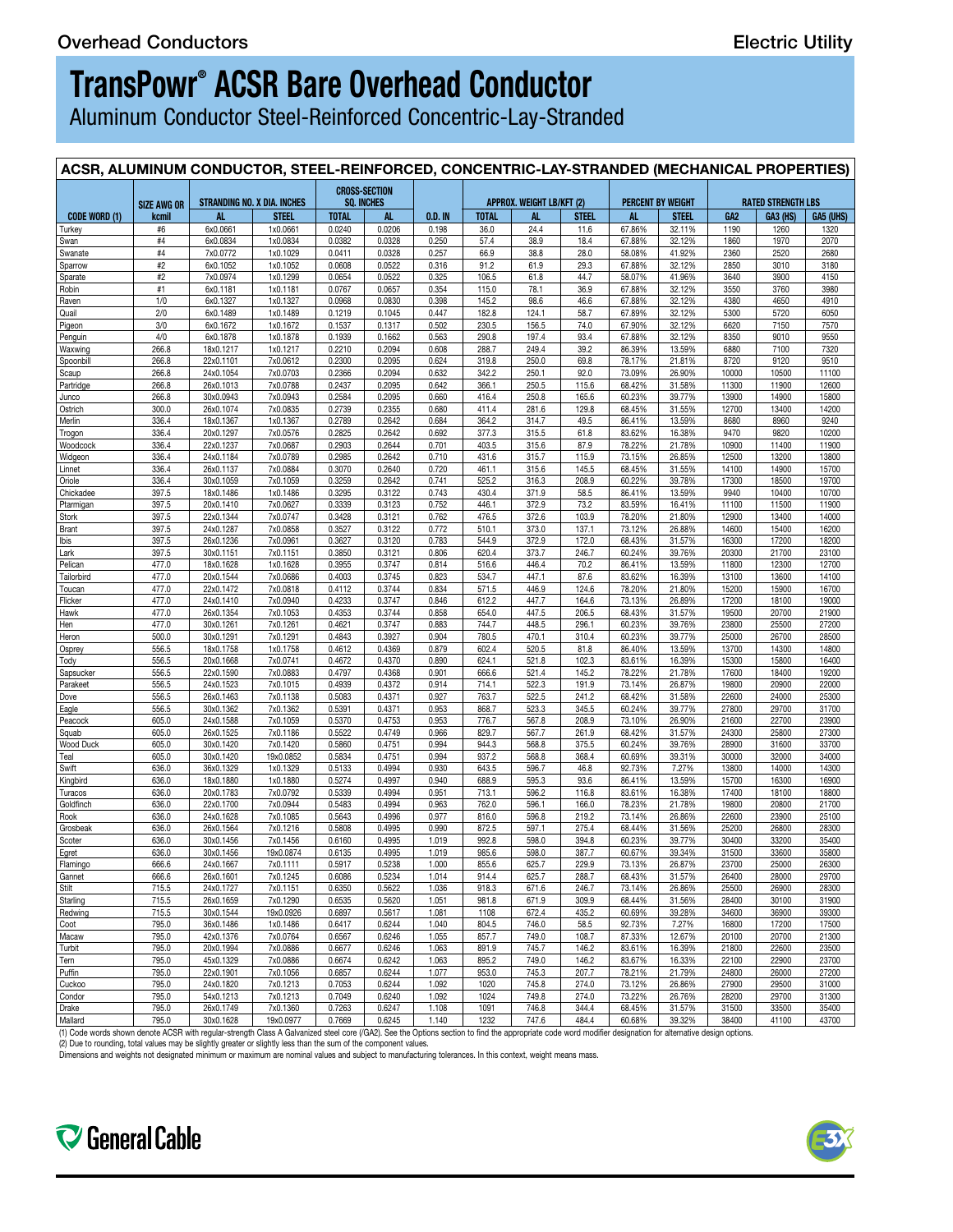## **TransPowr® ACSR Bare Overhead Conductor**

Aluminum Conductor Steel-Reinforced Concentric-Lay-Stranded

| ACSR, ALUMINUM CONDUCTOR, STEEL-REINFORCED, CONCENTRIC-LAY-STRANDED (ELECTRICAL PROPERTIES) |                    |                        |                                           |                      |                      |                  |                  |                                |                  |                                                     |                    |                  |                  |                       |
|---------------------------------------------------------------------------------------------|--------------------|------------------------|-------------------------------------------|----------------------|----------------------|------------------|------------------|--------------------------------|------------------|-----------------------------------------------------|--------------------|------------------|------------------|-----------------------|
|                                                                                             |                    |                        | <b>STRANDING NO.</b>                      |                      | <b>CROSS-SECTION</b> |                  |                  |                                |                  |                                                     |                    | GEOMETRIC        | <b>INDUCTIVE</b> | <b>CAPACITIVE</b>     |
|                                                                                             | <b>SIZE AWG OR</b> |                        | X DIA. INCHES                             |                      | <b>SQ. INCHES</b>    |                  |                  | <b>RESISTANCE (3) OHMS/KFT</b> |                  |                                                     | AMPACITY @75°C (4) | <b>MEAN</b>      | REACTANCE        | <b>REACTANCE</b>      |
| CODE WORD (1)                                                                               | kcmil              | AL.                    | <b>STEEL</b>                              | <b>TOTAL</b>         | AL.                  |                  |                  |                                |                  | 0.D. IN   DC @20°C   AC @25°C   AC @75°C   STANDARD | E3X®               | <b>RADIUS FT</b> | OHM/KFT (5)      | <b>MEGAOHM/KFT (5</b> |
| Turkey<br>Swan                                                                              | #6<br>#4           | 6x0.0661<br>6x0.0834   | 1x0.0661<br>1x0.0834                      | $0.0240$  <br>0.0382 | 0.0206<br>0.0328     | 0.198<br>0.250   | 0.640<br>0.402   | 0.655<br>0.411                 | 0.819<br>0.524   | 105<br>140                                          | 110<br>150         | 0.0017<br>0.0026 | 0.1465<br>0.1372 | 0.7512<br>0.7148      |
| Swanate                                                                                     | #4                 | 7x0.0772               | 1x0.1029                                  | 0.0411               | 0.0328               | 0.257            | 0.397            | 0.407                          | 0.529            | 140                                                 | 150                | 0.0022           | 0.1410           | 0.7105                |
| <u>Sparrow</u>                                                                              | #2                 | 6x0.1052               | 1x0.1052                                  | 0.0608               | 0.0522               | 0.316            | 0.253            | 0.259                          | 0.337            | 185                                                 | 200                | 0.0039           | 0.1273           | 0.6785                |
| Sparate                                                                                     | #2                 |                        | 7x0.0974 1x0.1299                         | 0.0654               | 0.0522               | 0.325            | 0.249            | 0.256                          | 0.341            | 170                                                 | 185                | 0.0037           | 0.1289           | 0.6740                |
| Robin<br>Raven                                                                              | #1<br>1/0          | 6x0.1181<br>6x0.1327   | 1x0.1181<br>1x0.1327                      | 0.0767<br>0.0968     | 0.0657<br>0.0830     | 0.354<br>0.398   | 0.201<br>0.159   | 0.205<br>0.163                 | 0.271<br>0.218   | 210<br>240                                          | 230<br>265         | 0.0048<br>0.0059 | 0.1226<br>0.1178 | 0.6603<br>0.6421      |
| Quail                                                                                       | 2/0                | 6x0.1489               | 1x0.1489                                  | 0.1219               | 0.1045               | 0.447            | 0.126            | 0.129                          | 0.177            | 275                                                 | 305                | 0.0072           | 0.1133           | 0.6240                |
| <b>Pigeon</b>                                                                               | 3/0                | 6x0.1672               | 1x0.1672                                  | 0.1537               | 0.1317               | 0.502            | 0.100            | 0.102                          | 0.143            | 315                                                 | 350                | 0.0086           | 0.1093           | 0.6059                |
| Penguin                                                                                     | 4/0                | 6x0.1878               | 1x0.1878                                  | 0.1939               | 0.1662               | 0.563            | 0.0793           | 0.0812                         | 0.116            | 365                                                 | 400                | 0.0101           | 0.1055           | 0.5877                |
| Waxwing                                                                                     | 266.8              | 18x0.1217              | 1x0.1217                                  | 0.2210               | 0.2094               | 0.608            | 0.0642           | 0.0656                         | 0.0785           | 450                                                 | 500                | 0.0196           | 0.0904           | 0.5756                |
| Spoonbill                                                                                   | 266.8              |                        | 22x0.1101 7x0.0612                        | 0.2300               | 0.2095               | 0.624            | 0.0639           | 0.0653                         | 0.0781           | 455                                                 | 505                | 0.0206           | 0.0892           | 0.5717                |
| <u>Scaup</u><br>Partridge                                                                   | 266.8<br>266.8     | 24x0.1054<br>26x0.1013 | 7x0.0703<br>7x0.0788                      | 0.2366<br>0.2437     | 0.2094<br>0.2095     | 0.632<br>0.642   | 0.0637<br>0.0634 | 0.0650<br>0.0647               | 0.0778<br>0.0774 | 455<br>460                                          | 505<br>510         | 0.0210<br>0.0215 | 0.0888<br>0.0882 | 0.5696<br>0.5673      |
| Junco                                                                                       | 266.8              |                        | 30x0.0943 7x0.0943                        | 0.2584               | 0.2095               | 0.660            | 0.0628           | 0.0641                         | 0.0767           | 465                                                 | 520                | 0.0225           | 0.0872           | 0.5629                |
| Ostrich                                                                                     | 300.0              | 26x0.1074              | 7x0.0835                                  | 0.2739               | 0.2355               | 0.680            | 0.0564           | 0.0576                         | 0.0689           | 495                                                 | 550                | 0.0228           | 0.0869           | 0.5582                |
| Merlin                                                                                      | 336.4              | 18x0.1367              | 1x0.1367                                  | 0.2789               | 0.2642               | 0.684            | 0.0509           | 0.0521                         | 0.0623           | 520                                                 | 580                | 0.0220           | 0.0877           | 0.5574                |
| Trogon                                                                                      | 336.4              | 20x0.1297              | 7x0.0576                                  | 0.2825               | 0.2642               | 0.692            | 0.0509           | 0.0521                         | 0.0623           | 520                                                 | 585                | 0.0226           | 0.0871           | 0.5556                |
| Woodcock                                                                                    | 336.4<br>336.4     | 24x0.1184              | 22x0.1237 7x0.0687<br>7x0.0789            | 0.2903<br>0.2985     | 0.2644<br>0.2642     | 0.701<br>0.710   | 0.0506<br>0.0504 | 0.0518<br>0.0516               | 0.0619<br>0.0617 | 525<br>525                                          | 585<br>590         | 0.0231<br>0.0236 | 0.0866<br>0.0861 | 0.5535<br>0.5514      |
| <u>Nidgeon</u><br>Linnet                                                                    | 336.4              | 26x0.1137              | 7x0.0884                                  | 0.3070               | 0.2640               | 0.720            | 0.0503           | 0.0514                         | 0.0615           | 530                                                 | 595                | 0.0242           | 0.0855           | 0.5493                |
| Oriole                                                                                      | 336.4              | 30x0.1059              | 7x0.1059                                  | 0.3259               | 0.2642               | 0.741            | 0.0498           | 0.0509                         | 0.0609           | 535                                                 | 600                | 0.0253           | 0.0845           | 0.5447                |
| Chickadee                                                                                   | 397.5              | 18x0.1486              | 1x0.1486                                  | 0.3295               | 0.3122               | 0.743            | 0.0431           | 0.0441                         | 0.0528           | 575                                                 | 645                | 0.0240           | 0.0857           | 0.5443                |
| <u>Ptarmigan</u>                                                                            | 397.5              |                        | 20x0.1410   7x0.0627                      | 0.3339               | 0.3123               | 0.752            | 0.0430           | 0.0441                         | 0.0527           | 580                                                 | 650                | 0.0245           | 0.0852           | 0.5424                |
| Stork                                                                                       | 397.5              | 22x0.1344              | 7x0.0747                                  | 0.3428               | 0.3121               | 0.762            | 0.0429           | 0.0439                         | 0.0525           | 580                                                 | 655                | 0.0251           | 0.0847           | 0.5404                |
| Brant                                                                                       | 397.5              |                        | 24x0.1287 7x0.0858                        | 0.3527               | 0.3122               | 0.772            | 0.0427           | 0.0437                         | 0.0523           | 585                                                 | 660                | 0.0257           | 0.0841           | 0.5383                |
|                                                                                             | 397.5              | 26x0.1236<br>30x0.1151 | 7x0.0961<br>7x0.1151                      | 0.3627<br>0.3850     | 0.3120<br>0.3121     | 0.783<br>0.806   | 0.0426<br>0.0422 | 0.0435<br>0.0431               | 0.0521<br>0.0515 | 590<br>595                                          | 660                | 0.0263           | 0.0836<br>0.0826 | 0.5362<br>0.5317      |
| Lark<br>Pelican                                                                             | 397.5<br>477.0     | 18x0.1628              | 1x0.1628                                  | 0.3955               | 0.3747               | 0.814            | 0.0359           | 0.0368                         | 0.0440           | 645                                                 | 670<br>730         | 0.0275<br>0.0262 | 0.0837           | 0.5300                |
| Tailorbird                                                                                  | 477.0              | 20x0.1544              | 7x0.0686                                  | 0.4003               | 0.3745               | 0.823            | 0.0359           | 0.0368                         | 0.0440           | 650                                                 | 730                | 0.0269           | 0.0831           | 0.5282                |
| Toucan                                                                                      | 477.0              |                        | 22x0.1472 7x0.0818                        | 0.4112               | 0.3744               | 0.834            | 0.0357           | 0.0367                         | 0.0438           | 650                                                 | 735                | 0.0275           | 0.0826           | 0.5262                |
| Flicker                                                                                     | 477.0              | 24x0.1410              | 7x0.0940                                  | 0.4233               | 0.3747               | 0.846            | 0.0356           | 0.0365                         | 0.0436           | 655                                                 | 740                | 0.0281           | 0.0821           | 0.5240                |
| <b>Hawk</b>                                                                                 | 477.0              |                        | 26x0.1354 7x0.1053                        | 0.4353               | 0.3744               | 0.858            | 0.0355           | 0.0363                         | 0.0434           | 660                                                 | 745                | 0.0288           | 0.0815           |                       |
|                                                                                             | 477.0              | 30x0.1261              | 7x0.1261                                  | 0.4621               | 0.3747               | 0.883            | 0.0351           | 0.0360                         | 0.0430           | 670                                                 | 755                | 0.0301           | 0.0805           | 0.5174                |
| Heron                                                                                       | 500.0<br>556.5     | 18x0.1758              | 30x0.1291 7x0.1291<br>1x0.1758            | 0.4843<br>0.4612     | 0.3927<br>0.4369     | 0.904<br>0.879   | 0.0335<br>0.0308 | 0.0343<br>0.0317               | 0.0410<br>0.0378 | 690<br>710                                          | 780                | 0.0308<br>0.0283 | 0.0800<br>0.0819 | 0.5137                |
| <u>Osprey</u><br><b>Tody</b>                                                                | 556.5              | 20x0.1668              | 7x0.0741                                  | 0.4672               | 0.4370               | 0.890            | 0.0308           | 0.0316                         | 0.0378           | 715                                                 | 805<br>810         | 0.0290           | 0.0814           | 0.5180<br>0.5162      |
| Sapsucker                                                                                   | 556.5              | 22x0.1590              | 7x0.0883                                  | 0.4797               | 0.4368               | 0.901            | 0.0306           | 0.0315                         | 0.0376           | 720                                                 | 815                | 0.0297           | 0.0808           | 0.5142                |
| Parakeet                                                                                    | 556.5              | 24x0.1523              | 7x0.1015                                  | 0.4939               | 0.4372               | 0.914            | 0.0305           | 0.0313                         | 0.0374           | 725                                                 | 820                | 0.0304           | 0.0803           | 0.5119                |
| Dove                                                                                        | 556.5              |                        | 26x0.1463 7x0.1138                        | 0.5083               | 0.4371               | 0.927            | 0.0304           | 0.0312                         | 0.0372           | 725                                                 | 825                | 0.0311           | 0.0798           | 0.5098                |
| <u>Eagle</u>                                                                                | 556.5              | 30x0.1362              | 7x0.1362                                  | 0.5391               | 0.4371               | 0.953            | 0.0301           | 0.0309                         | 0.0369           | 735                                                 | 835                | 0.0325           | 0.0787           | 0.5053                |
| Peacock                                                                                     | 605.0              | 24x0.1588              | 7x0.1059                                  | 0.5370               | 0.4753               | 0.953            | 0.0280           | 0.0288                         | 0.0344           | 760                                                 | 865                | 0.0317           | 0.0793           | 0.5054                |
| Squab<br>Wood Duck                                                                          | 605.0<br>605.0     | 26x0.1525<br>30x0.1420 | 7x0.1186<br>7x0.1420                      | 0.5522<br>0.5860     | 0.4749<br>0.4751     | 0.966<br>0.994   | 0.0280<br>0.0277 | 0.0287<br>0.0284               | 0.0343<br>0.0339 | 765<br>775                                          | 870<br>885         | 0.0324<br>0.0339 | 0.0788<br>0.0778 | 0.5033<br>0.4988      |
|                                                                                             | 605.0              | 30x0.1420              | 19x0.0852                                 | 0.5834               | 0.4751               | 0.994            | 0.0277           | 0.0284                         | 0.0340           | 775                                                 | 885                | 0.0339           | 0.0778           | 0.4988                |
| Swift                                                                                       | 636.0              | 36x0.1329              | 1x0.1329                                  | 0.5133               | 0.4994               | 0.930            | 0.0271           | 0.0282                         | 0.0349           | 750                                                 | 850                | 0.0301           | 0.0805           | 0.5091                |
| Kingbird                                                                                    | 636.0              |                        | 18x0.1880 1x0.1880                        | 0.5274               | 0.4997               | 0.940            | 0.0269           | 0.0278                         | 0.0331           | 775                                                 | 880                | 0.0303           | 0.0804           | 0.5075                |
| Turacos                                                                                     | 636.0              | 20x0.1783              | 7x0.0792                                  | 0.5339               | 0.4994               | 0.951            | 0.0269           | 0.0278                         | 0.0331           | 775                                                 | 880                | 0.0310           | 0.0798           | 0.5057                |
| Goldfinch<br>Rook                                                                           | 636.0<br>636.0     | 22x0.1700<br>24x0.1628 | 7x0.0944<br>7x0.1085                      | 0.5483<br>0.5643     | 0.4994<br>0.4996     | 0.963<br>0.977   | 0.0268<br>0.0267 | 0.0276<br>0.0275               | 0.0330<br>0.0328 | 780<br>785                                          | 890                | 0.0317           | 0.0793           | 0.5037<br>0.5015      |
| Grosbeak                                                                                    | 636.0              | 26x0.1564              | 7x0.1216                                  | 0.5808               | 0.4995               | 0.990            | 0.0266           | 0.0273                         | 0.0326           | 790                                                 | 895<br>900         | 0.0325<br>0.0333 | 0.0787<br>0.0782 | 0.4993                |
| Scoter                                                                                      | 636.0              | 30x0.1456              | 7x0.1456                                  | 0.6160               | 0.4995               | 1.019            | 0.0263           | 0.0270                         | 0.0323           | 800                                                 | 915                | 0.0348           | 0.0772           | 0.4948                |
| Egret                                                                                       | 636.0              | 30x0.1456              | 19x0.0874                                 | 0.6135               | 0.4995               | 1.019            | 0.0264           | 0.0271                         | 0.0323           | 800                                                 | 915                | 0.0348           | 0.0772           | 0.4948                |
| Flamingo                                                                                    | 666.6              |                        | 24x0.1667   7x0.1111                      | $0.5917$             | $0.5238$             | $1.000$          | 0.0254           | 0.0262                         | 0.0313           | 810                                                 | 925                | 0.0333           | 0.0782           | 0.4978                |
| Gannet                                                                                      | 666.6              |                        | 26x0.1601   7x0.1245                      | 0.6086               | 0.5234               | 1.014            | 0.0254           | 0.0261                         | 0.0312           | 815                                                 | 930                | 0.0340           | 0.0777           | 0.4956                |
| Stilt                                                                                       | 715.5              |                        | 24x0.1727 7x0.1151                        | 0.6350               | 0.5622               | 1.036            | 0.0237           | 0.0245                         | 0.0292           | 845                                                 | 965                | 0.0345           | 0.0774           | 0.4923                |
| Starling                                                                                    | 715.5              |                        | 26x0.1659 7x0.1290                        | 0.6535               | 0.5620               | 1.051            | 0.0236           | 0.0243                         | 0.0290           | 850                                                 | 975                | 0.0353           | 0.0768           | 0.4901<br>0.4857      |
| Redwing<br>Coot                                                                             | 715.5<br>795.0     |                        | 30x0.1544 19x0.0926<br>36x0.1486 1x0.1486 | 0.6897<br>0.6417     | 0.5617<br>0.6244     | 1.081<br>1.040   | 0.0234<br>0.0217 | 0.0241<br>0.0227               | 0.0288<br>0.0280 | 860<br>865                                          | 985<br>985         | 0.0369<br>0.0337 | 0.0758<br>0.0779 | 0.4916                |
| Macaw                                                                                       | 795.0              |                        | 42x0.1376 7x0.0764                        | 0.6567               | 0.6246               | 1.055            | 0.0217           | 0.0226                         | 0.0279           | 870                                                 | 990                | 0.0345           | 0.0774           | 0.4895                |
| Turbit                                                                                      | 795.0              |                        | 20x0.1994 7x0.0886                        | $0.6677$             | 0.6246               | 1.063            | 0.0215           | 0.0223                         | 0.0266           | 890                                                 | 1020               | 0.0347           | 0.0772           | 0.4882                |
| Tern                                                                                        | 795.0              |                        | 45x0.1329 7x0.0886                        | 0.6674               |                      | $0.6242$   1.063 | 0.0216           | 0.0226                         | 0.0278           | 870                                                 | 995                | 0.0350           | 0.0770           | 0.4882                |
| Puffin                                                                                      | 795.0              |                        | 22x0.1901 7x0.1056                        | $0.6857$             | 0.6244               | 1.077            | 0.0214           | 0.0222                         | 0.0265           | 900                                                 | 1030               | 0.0355           | 0.0767           | 0.4862                |
| Cuckoo                                                                                      | 795.0              |                        | 24x0.1820 7x0.1213                        | 0.7053               | 0.6244               | 1.092            | 0.0214           | 0.0221                         | 0.0263           | 905                                                 | 1035               | 0.0363           | 0.0762           | 0.4840                |
| Condor                                                                                      | 795.0              |                        | 54x0.1213 7x0.1213                        | 0.7049               | 0.6240               | 1.092            | 0.0215           | 0.0224                         | 0.0276           | 880                                                 | 1010               | 0.0366           | 0.0760           | 0.4841                |
| Drake                                                                                       | 795.0              |                        | 26x0.1749 7x0.1360                        | 0.7263               | 0.6247               | 1.108            | 0.0213           | 0.0219                         | 0.0262           | 910                                                 | 1040               | 0.0372           | 0.0756           | 0.4818                |
| Mallard                                                                                     | 795.0              |                        | 30x0.1628 30x0.0977                       | 0.7669               | 0.6245               | $1.140$          | 0.0211           | 0.0217                         | 0.0259           | 920                                                 | 1055               | 0.0389           | 0.0746           | 0.4773                |

(1) Code words shown denote ACSR with regular-strength Class A Galvanized steel core (/GA2). See the Options section to find the appropriate code word modifier designation for alternative design options.<br>(3) Based on a co

convert to ohms/mile, multiply by 5.28. To convert of ohms/km, multiply by 3.281.<br>(4) Based on a conductor temperature of 75°C at 60 Hz and the following conditions: 25°C ambient temperature, 2 ft/sec crosswind (90° to con conductor, 0.5 coefficient of absorptivity for a standard conductor and 0.2 for a E3X coated conductor, 30° northern lattude, sea level elevation, 90° azimuth of line (East-West), clear atmosphere, and a date and time of n

(resulting in 96.0 W/ft<sup>2</sup> of solar and radiated heat). Actual ampacity will differ based on local conditions. For specific ampacities, please contact your General Cable sales representative.<br>(5) Values for inductive react



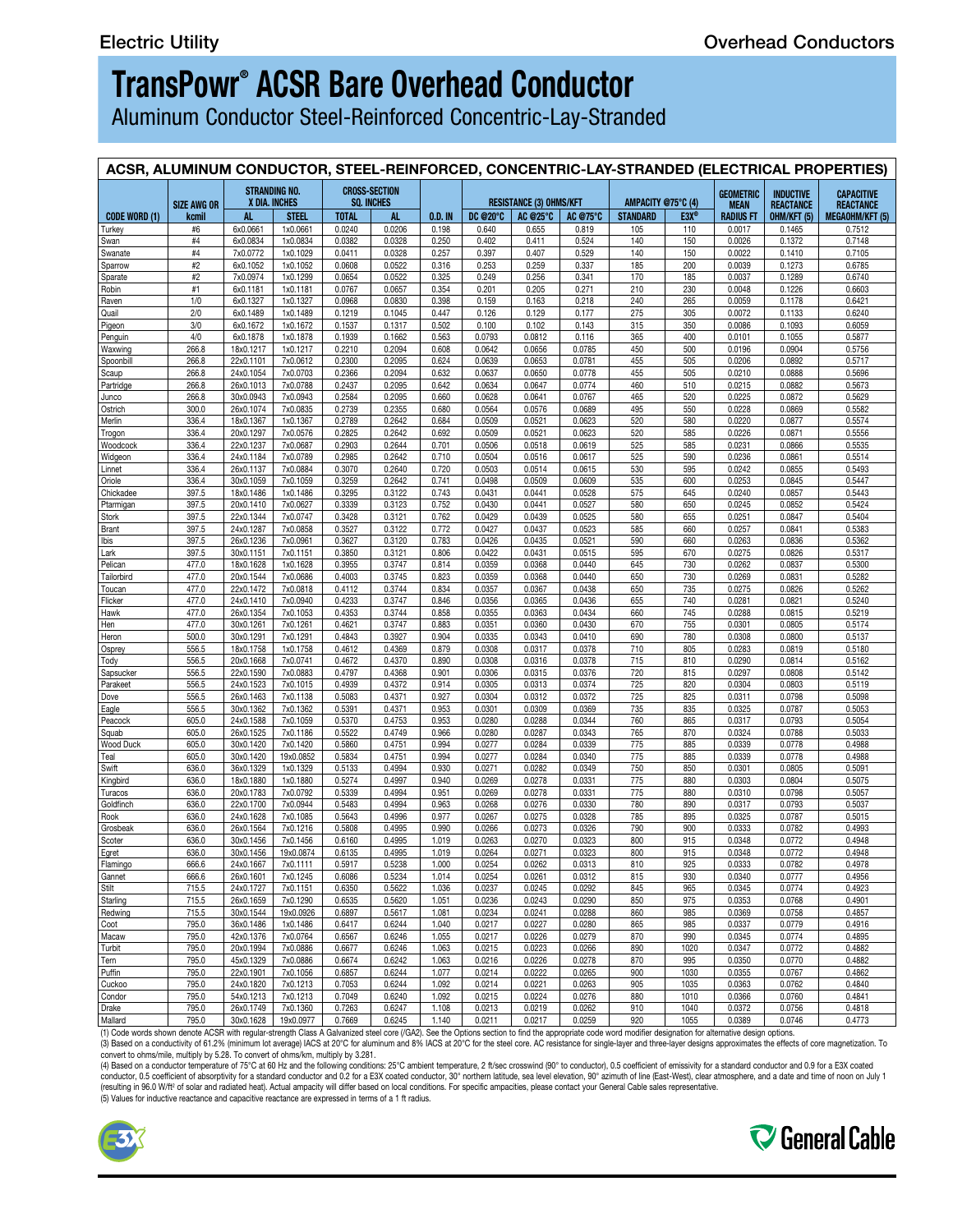## **TransPowr ® ACSR Bare Overhead Conductor**

Aluminum Conductor Steel-Reinforced Concentric-Lay-Stranded

#### **ACSR, ALUMINUM CONDUCTOR, STEEL-REINFORCED, CONCENTRIC-LAY-STRANDED (MECHANICAL PROPERTIES)**

|                      |                 |                                                        |                                        |              |        | <b>INCOLANDAL FROFERILLS</b> |              |                           |        |        |                          |       |                           |                  |  |
|----------------------|-----------------|--------------------------------------------------------|----------------------------------------|--------------|--------|------------------------------|--------------|---------------------------|--------|--------|--------------------------|-------|---------------------------|------------------|--|
|                      | <b>SIZE AWG</b> | STRANDING NO. X DIA. INCHES   CROSS-SECTION SQ. INCHES |                                        |              |        |                              |              | APPROX. WEIGHT LB/KFT (2) |        |        | <b>PERCENT BY WEIGHT</b> |       | <b>RATED STRENGTH LBS</b> |                  |  |
| <b>CODE WORD (1)</b> | <b>OR kcmil</b> | AL.                                                    | STEEL.                                 | <b>TOTAL</b> | AL.    | 0.D. IN                      | <b>TOTAL</b> | AL                        | STEEL. | AL .   | <b>STEEL</b>             | GA2   | <b>GA3 (HS)</b>           | <b>GA5 (UHS)</b> |  |
| Ruddy                | 900.0           |                                                        | 45x0.1414   7x0.0943   0.7555   0.7066 |              |        | 1.131                        | 1013         | 847.9                     | 165.6  | 83.70% | 16.35%                   | 24400 | 25400                     | 26300            |  |
| Canary               | 900.0           |                                                        | 54x0.1291   7x0.1291                   | 0.7985       | 0.7069 | 1.162                        | 1160         | 849.4                     | 310.4  | 73.22% | 26.76%                   | 31900 | 33700                     | 35400            |  |
| Catbird              | 954.0           |                                                        | 36x0.1628   1x0.1628   0.7702   0.7494 |              |        | 1.140                        | 966          | 895.4                     | 70.2   | 92.73% | 7.27%                    | 19800 | 20300                     | 20700            |  |
| Phoenix              | 954.0           |                                                        | 42x0.1507   7x0.0837   0.7877   0.7491 |              |        | 1.155                        | 1029         | 898.5                     | 130.5  | 87.32% | 12.68%                   | 23400 | 24100                     | 24900            |  |
| Corncrake            | 954.0           | 20x0.2184                                              | 7x0.0971 0.8011                        |              | 0.7492 | 1.165                        | 1070         | 894.6                     | 175.6  | 83.61% | 16.41%                   | 25600 | 26600                     | 27600            |  |
| Rail                 | 954.0           | 45x0.1456                                              | 7x0.0971                               | 0.8011       | 0.7492 | 1.165                        | 1075         | 899.0                     | 175.6  | 83.63% | 16.33%                   | 25900 | 26900                     | 27900            |  |
| Towhee               | 954.0           | 48x0.1410                                              | 7x0.1097                               | 0.8157       | 0.7495 | 1.175                        | 1124         | 899.7                     | 224.1  | 80.04% | 19.94%                   | 28500 | 29700                     | 31000            |  |
| Redbird              | 954.0           |                                                        | 24x0.1994 7x0.1329                     | 0.8466       | 0.7495 | 1.196                        | 1224         | 895.3                     | 328.9  | 73.15% | 26.87%                   | 33500 | 35400                     | 37200            |  |
| Cardinal             | 954.0           |                                                        | 54x0.1329 7x0.1329                     | 0.8462       | 0.7491 | 1.196                        | 1229         | 900.1                     | 328.9  | 73.24% | 26.76%                   | 33800 | 35700                     | 37600            |  |
| Canvasback           | 954.0           |                                                        | 30x0.1783   19x0.1070   0.9199         |              | 0.7491 | 1.248                        | 1478         | 896.7                     | 581.0  | 60.67% | 39.31%                   | 46100 | 49300                     | 52500            |  |
| Snowbird             | 1033.5          |                                                        | 42x0.1569   7x0.0872   0.8539          |              | 0.8121 | 1.203                        | 1116         | 973.9                     | 141.6  | 87.27% | 12.69%                   | 25400 | 26200                     | 27000            |  |
| Ortolan              | 1033.5          |                                                        | 45x0.1515   7x0.1010   0.8673          |              | 0.8112 | 1.212                        | 1163         | 973.3                     | 190.0  | 83.69% | 16.34%                   | 27700 | 28800                     | 29800            |  |
| Whooper              | 1033.5          |                                                        | 48x0.1467 7x0.1141                     | 0.8829       | 0.8113 | 1.223                        | 1216         | 974.0                     | 242.4  | 80.10% | 19.93%                   | 30800 | 32200                     | 33500            |  |
| Curlew               | 1033.5          |                                                        | 54x0.1383   7x0.1383   0.9164          |              | 0.8112 | 1.245                        | 1331         | 974.7                     | 356.2  | 73.23% | 26.76%                   | 36600 | 38600                     | 40700            |  |
| Avocet               | 1113.0          |                                                        | 42x0.1628 7x0.0904 0.9192              |              | 0.8743 | 1.248                        | 1201         | 1049                      | 152.2  | 87.34% | 12.67%                   | 27100 | 27900                     | 28800            |  |
|                      | 1113.0          |                                                        | 45x0.1573 7x0.1049 0.9350              |              | 0.8745 | 1.259                        | 1254         | 1049                      | 204.9  | 83.65% | 16.34%                   | 29800 |                           | 32200            |  |
| Bluejay<br>Bullfinch |                 |                                                        | 48x0.1523 7x0.1185 0.9516              |              | 0.8744 | 1.269                        | 1311         | 1050                      | 261.5  | 80.09% |                          |       | 31000<br>34300            | 35800            |  |
|                      | 1113.0          |                                                        |                                        |              |        |                              |              |                           |        |        | 19.95%                   | 32800 |                           |                  |  |
| Finch                | 1113.0          |                                                        | 54x0.1436   19x0.0862   0.9854         |              | 0.8746 | 1.293                        | 1428         | 1051                      | 377.1  | 73.60% | 26.41%                   | 39100 | 41200                     | 43200            |  |
| Oxbird               | 1192.5          |                                                        | 42x0.1685 7x0.0936 l                   | 0.9847       | 0.9366 | 1.292                        | 1286         | 1123                      | 163.2  | 87.33% | 12.69%                   | 29000 | 29900                     | 30900            |  |
| Bunting              | 1192.5          |                                                        | 45x0.1628 7x0.1085                     | 1.0010       | 0.9367 | 1.302                        | 1343         | 1124                      | 219.2  | 83.69% | 16.32%                   | 32000 | 33200                     | 34400            |  |
| Cormorant            | 1192.5          |                                                        | 48x0.1576 7x0.1226                     | 1.0190       | 0.9364 | 1.313                        | 1404         | 1124                      | 279.9  | 80.06% | 19.94%                   | 34700 | 36300                     | 37900            |  |
| Grackle              | 1192.5          |                                                        | 54x0.1486   19x0.0892   1.0550         |              | 0.9365 | 1.338                        | 1529         | 1125                      | 403.8  | 73.58% | 26.41%                   | 41900 | 44100                     | 46300            |  |
| Skylark              | 1272.0          | 36x0.1880                                              | 1x0.1880                               | 1.0270       | 0.9993 | 1.316                        | 1288         | 1194                      | 93.6   | 92.70% | 7.27%                    | 26400 | 27000                     | 27600            |  |
| Scissortail          | 1272.0          | 42x0.1740                                              | 7x0.0967                               | 1.0500       | 0.9987 | 1.334                        | 1372         | 1198                      | 174.1  | 87.32% | 12.69%                   | 30900 | 31900                     | 32900            |  |
| Bittern              | 1272.0          | 45x0.1681                                              | 7x0.1121                               | 1.0680       | 0.9987 | 1.345                        | 1432         | 1198                      | 234.0  | 83.66% | 16.34%                   | 34100 | 35400                     | 36700            |  |
| Diver                | 1272.0          |                                                        | 48x0.1628 7x0.1266                     | 1.0870       | 0.9992 | 1.357                        | 1498         | 1199                      | 298.5  | 80.04% | 19.93%                   | 37000 | 38700                     | 40400            |  |
| Pheasant             | 1272.0          |                                                        | 54x0.1535   19x0.0921   1.1260         |              | 0.9993 | 1.382                        | 1631         | 1201                      | 430.5  | 73.64% | 26.39%                   | 43600 | 46000                     | 48300            |  |
| Ringdove             | 1351.5          |                                                        | 42x0.1794 7x0.0997 1.1160              |              | 1.0620 | 1.376                        | 1458         | 1273                      | 185.1  | 87.31% | 12.70%                   | 32900 | 33900                     | 35000            |  |
| Dipper               | 1351.5          |                                                        | 45x0.1733 7x0.1155 1.1350              |              | 1.0610 | 1.386                        | 1522         | 1274                      | 248.4  | 83.71% | 16.32%                   | 36200 | 37600                     | 39000            |  |
| -None-               | 1351.5          |                                                        | 48x0.1678 7x0.1305 1.1550              |              | 1.0610 | 1.398                        | 1591         | 1274                      | 317.2  | 80.08% | 19.94%                   | 39400 | 41200                     | 43000            |  |
| Martin               | 1351.5          |                                                        | 54x0.1582   19x0.0949   1.1960         |              | 1.0610 | 1.424                        | 1732         | 1275                      | 457.0  | 73.61% | 26.39%                   | 46300 | 48800                     | 51300            |  |
| Popinjay             | 1431.0          |                                                        | 42x0.1846 7x0.1026 1.1820              |              | 1.1240 | 1.415                        | 1544         | 1348                      | 196.0  | 87.31% | 12.69%                   | 34800 | 35900                     | 37100            |  |
| Bobolink             | 1431.0          |                                                        | 45x0.1783 7x0.1189 1.2010              |              | 1.1240 | 1.427                        | 1611         | 1348                      | 263.3  | 83.67% | 16.34%                   | 38300 | 39800                     | 41300            |  |
| Wagtail              | 1431.0          |                                                        | 48x0.1727 7x0.1343 1.2240              |              | 1.1240 | 1.439                        | 1686         | 1350                      | 335.9  | 80.07% | 19.92%                   | 41700 | 43600                     | 45500            |  |
| Plover               | 1431.0          |                                                        | 54x0.1628 19x0.0977 1 1.2670           |              | 1.1240 | 1.465                        | 1835         | 1351                      | 484.4  | 73.62% | 26.40%                   | 49100 | 51700                     | 54400            |  |
| Nuthatch             | 1510.5          |                                                        | 45x0.1832 7x0.1221 1.2680              |              | 1.1860 | 1.466                        | 1701         | 1423                      | 277.6  | 83.66% | 16.32%                   | 40100 | 41600                     | 43200            |  |
| Parrot               | 1510.5          |                                                        | 54x0.1672 19x0.1003                    | 1.3360       | 1.1860 | 1.505                        | 1935         | 1425                      | 510.5  | 73.64% | 26.38%                   | 51700 | 54500                     | 57300            |  |
|                      |                 |                                                        |                                        |              |        |                              |              |                           |        |        |                          |       |                           |                  |  |
| Ratite               | 1590.0          |                                                        | 42x0.1946 7x0.1081                     | 1.3130       | 1.2490 | 1.492                        | 1716         | 1498                      | 217.6  | 87.30% | 12.68%                   | 38700 | 39900                     | 41200            |  |
| Lapwing              | 1590.0          |                                                        | 45x0.1880 7x0.1253 1.3350              |              | 1.2490 | 1.504                        | 1791         | 1499                      | 292.4  | 83.70% | 16.33%                   | 42200 | 43900                     | 45500            |  |
| Hornbill             | 1590.0          |                                                        | 48x0.1820 7x0.1416 1.3590              |              | 1.2490 | 1.517                        | 1872         | 1499                      | 373.4  | 80.07% | 19.95%                   | 45300 | 47900                     | 50000            |  |
| Falcon               | 1590.0          |                                                        | 54x0.1716   19x0.1030   1.4070         |              | 1.2490 | 1.545                        | 2039         | 1501                      | 538.4  | 73.61% | 26.41%                   | 54500 | 57500                     | 60400            |  |
| Chukar               | 1780.0          |                                                        | 84x0.1456   19x0.0874   1.5130         |              | 1.3990 | 1.602                        | 2074         | 1686                      | 387.7  | 81.29% | 18.69%                   | 51000 | 53100                     | 55200            |  |
| Seahawk              | 1869.0          |                                                        | 68x0.1658 7x0.0921 1.5150              |              | 1.4680 | 1.603                        | 1925         | 1768                      | 158.0  | 91.84% | 8.21%                    | 40000 | 40900                     | 41800            |  |
| Mockingbird          | 2034.5          | 72x0.1681                                              | 7x0.1121                               | 1.6670       | 1.5980 | 1.681                        | 2158         | 1924                      | 234.0  | 89.16% | 10.84%                   | 46800 | 48100                     | 49400            |  |
| Roadrunner           | 2057.5          |                                                        | 76x0.1645   19x0.0768                  | 1.7030       | 1.6150 | 1.700                        | 2245         | 1946                      | 299.3  | 86.68% | 13.33%                   | 50400 | 52100                     | 53700            |  |
| Bluebird             | 2156.0          |                                                        | 84x0.1602 19x0.0961                    | 1.8310       | 1.6930 | 1.762                        | 2510         | 2041                      | 468.7  | 81.31% | 18.67%                   | 60300 | 62800                     | 65400            |  |
| Kiwi                 | 2167.0          |                                                        | 72x0.1735 7x0.1157                     | 1.7760       | 1.7020 | 1.735                        | 2299         | 2050                      | 249.3  | 89.17% | 10.84%                   | 49800 | 51300                     | 52700            |  |
| Thrasher             | 2312.0          |                                                        | 76x0.1744   19x0.0814                  | 1.9140       | 1.8160 | 1.802                        | 2523         | 2187                      | 336.3  | 86.68% | 13.33%                   | 56700 | 58500                     | 60400            |  |
| Joree                | 2515.0          |                                                        | 76x0.1819   19x0.0849   2.0830         |              | 1.9750 | 1.880                        | 2745         | 2379                      | 365.8  | 86.67% | 13.33%                   | 61700 | 63700                     | 65700            |  |
|                      |                 |                                                        |                                        |              |        |                              |              |                           |        |        |                          |       |                           |                  |  |

### **ACSR, ALUMINUM CONDUCTOR, STEEL-REINFORCED, CONCENTRIC-LAY-STRANDED, HIGH-STRENGTH-STRANDING (MECHANICAL PROPERTIES)**

|                      |                 |                                                        |              |              | ______                  |         |              |                           | _____         |                    |                   |       |                           |                       |  |  |  |
|----------------------|-----------------|--------------------------------------------------------|--------------|--------------|-------------------------|---------|--------------|---------------------------|---------------|--------------------|-------------------|-------|---------------------------|-----------------------|--|--|--|
|                      |                 | STRANDING NO. X DIA. INCHES   CROSS-SECTION SQ. INCHES |              |              |                         |         |              | APPROX. WEIGHT LB/KFT (2) |               |                    | PERCENT BY WEIGHT |       | <b>RATED STRENGTH LBS</b> |                       |  |  |  |
| <b>CODE WORD (1)</b> | SIZE AWG OR kcm |                                                        | <b>STEEL</b> |              |                         | 0.D. IN | <b>IVIAL</b> |                           |               |                    |                   |       | <b>GA3 (HS)</b>           | <b>GA5 (UHS</b>       |  |  |  |
| Grouse               |                 | 8x0.1000                                               | 1x0.1670     | 0.0847       | 0.0628                  | 0.367   | 148.7        | 74.8                      |               | 50.32 <sup>c</sup> | 49.67%            | 5200  | 5730                      | 6150                  |  |  |  |
| Petrel               | 101.8           | 12.0000                                                | 7x0.0921     | <b>11000</b> |                         | 0.460   | 253.5        | 95.6                      | 158.0         |                    | 62.33%            | 10400 | 11200                     | 12100                 |  |  |  |
| Minorca              | 110.8           | 12x0.096                                               | 7x0.0961     | 0.1378       |                         | 0.480   | 276.0        |                           | 172.0         |                    | 62.32%            | 11300 | 12200                     | 13200                 |  |  |  |
| Leghorn              | 134.6           | 12x0.1059                                              | 7x0.1059     | 0.1674       | 0.1057                  | 0.530   | 335.2        | 126.3                     |               |                    | 62.32%            | 13600 | 14800                     | 16000                 |  |  |  |
| Guinea               | 159.0           | 12x0.1151                                              | 7x0.1151     | 0.1977       | 0.1010<br><b>U.1249</b> | 0.576   | 396.0        | 149.3                     | 0.40<br>240.T |                    | 62.30%            | 16000 | 17400                     | 18800                 |  |  |  |
| Dotterel             | 176.9           | 12x0.1214                                              | 7x0.1214     | 0.2199       | U. I 902                | 0.607   | 440.5        | 166.0                     | 274.5         | 37.68%             | 62.32%            | 17300 | 18900                     | $\frac{20400}{22100}$ |  |  |  |
| Dorking              | 190.8           | 12x0.1261                                              | 7x0.1261     | 0.2373       | U. 1499                 | 0.630   | 475.3        | 179.1                     | 296.          | 37.68%             | 62.30%            | 18700 | 20400                     |                       |  |  |  |
| Brahma               | 203.2           | 16x0.112                                               | 19x0.0977    | 0.3020       | 0.1500                  | 0.714   | 6760         |                           | 484.4         |                    | 1.66%             | 28400 | 31100                     | 33700                 |  |  |  |
| Cochin               | 2113            | 12x0.1327                                              | 7x0.1327     | 0.2628       | 0.1660                  | 0.664   | 526.3        |                           | 227           |                    | 62.30%            | 20700 | 22600                     | 24400                 |  |  |  |

(1) Code words shown denote ACSR with regular-strength Class A Galvanized steel core /(GA2). See the Options section to find the appropriate code word modifier designation for alternative design options.<br>(2) Due to roundin